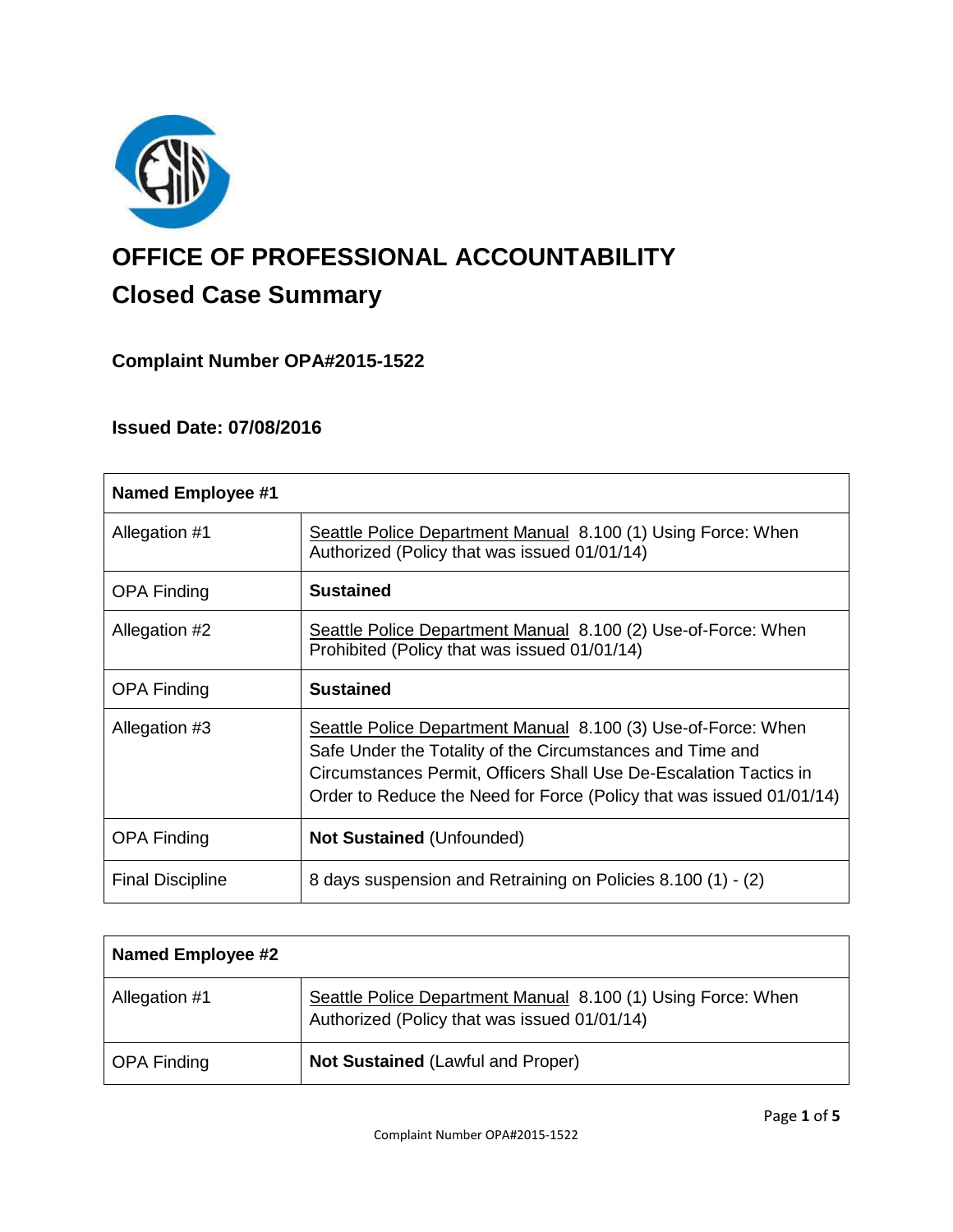| Allegation #2           | Seattle Police Department Manual 8.100 (3) Use-of-Force: When<br>Safe Under the Totality of the Circumstances and Time and<br>Circumstances Permit, Officers Shall Use De-Escalation Tactics in<br>Order to Reduce the Need for Force (Policy that was issued 01/01/14) |
|-------------------------|-------------------------------------------------------------------------------------------------------------------------------------------------------------------------------------------------------------------------------------------------------------------------|
| <b>OPA Finding</b>      | <b>Not Sustained (Unfounded)</b>                                                                                                                                                                                                                                        |
| <b>Final Discipline</b> | N/A                                                                                                                                                                                                                                                                     |

## **INCIDENT SYNOPSIS**

The Named Employees were dispatched to a report of a disturbance involving a male and female in a parking lot. The anonymous caller to 911 reported that the female in the car appeared high and kept yelling "Don't touch me." The officers located the car in the parking lot. During the contact the officers discovered that the vehicle was reported stolen and identified other potential felony crime(s). Reportable force was used to arrest both the male and female subject.

## **COMPLAINT**

The complainant, the Force Review Board, alleged that Named Employee #1 violated the deescalation policy and used unnecessary force and that Named Employee #2 violated the deescalation policy.

# **INVESTIGATION**

The OPA investigation included the following actions:

- 1. Review of the complaint memo
- 2. Review of In-Car Video (ICV)
- 3. Search for and review of all relevant records and other evidence
- 4. Interview of witnesses
- 5. Interviews of SPD employees

# **ANALYSIS AND CONCLUSION**

With the exception of a portion of Named Employee #1's use of a "C" hold on the back of the male subject's neck, the preponderance of the evidence supports the conclusion that Named Employee #1's use of force on both the male and the female subject was reasonable, necessary and proportional to control and arrest both subjects. At the time Named Employee #1 began to use force on each subject, probable cause existed to arrest them both for more than one felony crime. As each subject failed to comply with Named Employee #1's lawful orders and then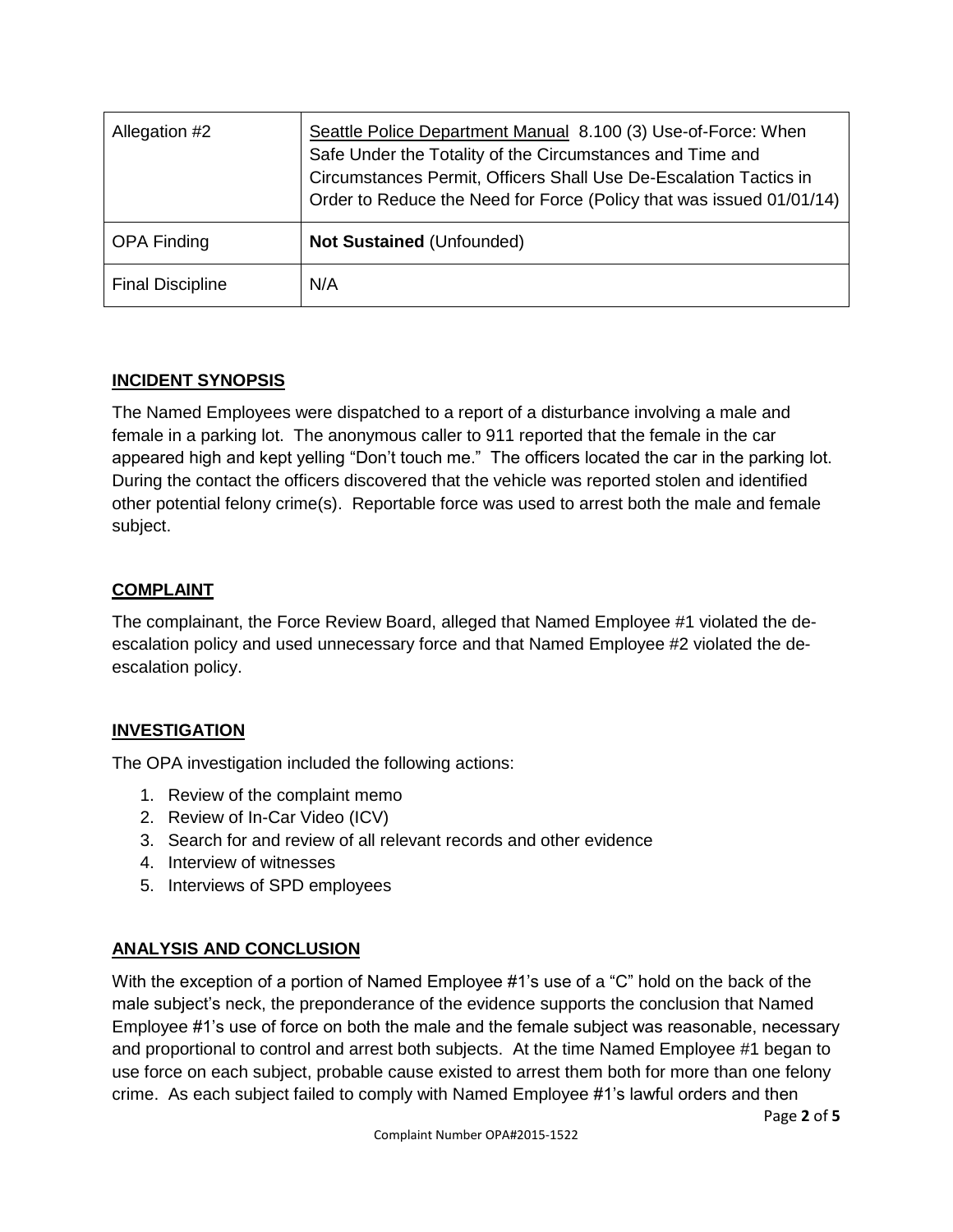escalated their behavior to include active resistance and attempts to escape, Named Employee #1 responded with proportional force to control their actions and get them into custody. However, sometime after the male subject had been handcuffed and following his repeated attempts to influence the actions of the female subject by shouting to her, Named Employee #1 used force that was not consistent with SPD Policy 8.100 (1). After Named Employee #1 and another officer had told the male subject to stop talking to the female subject and met with little success, the two officers took hold of the handcuffed and seated male subject by either arm and attempted to pull him farther way from the female subject. As they pulled him along the ground, the male subject began to stand up and Named Employee #1 used a leg sweep motion and downward pressure to put the subject back down into a seated position. Named Employee #1 then formed his hand into a "C" and placed it on the back of the male subject's neck, applying pressure to keep him from getting back up on his feet. This force, too, was reasonable, necessary and proportional to prevent the male subject from either escaping or assaulting someone. However, as Named Employee #1 continued to grip the back of the male subject's neck in a "C" hold and applying an increasing amount of downward pressure and pushing the male subject's face towards the ground, all the time demanding the male subject answer "yes or no," Named Employee #1's use of force ceased to be reasonable, necessary and proportional as required by policy. This was especially true in light of the fact that the subject verbally protested this force with an indication it was causing him discomfort. If Named Employee #1 reasonably believed it was necessary to do something to prevent the subject from getting back up (a legitimate law enforcement concern), other tactics were available that required less force, or none at all. The preponderance of the evidence supports the conclusion that Named Employee #1's main purpose in gripping the back of the subject's neck and pushing his head down toward the ground was to extract a verbal answer to Named Employee #1's repeated demands for an answer and/or to punish the subject for not giving him a reply. The use of force in this manner and for such a purpose was inconsistent with the requirements of 8.100 (1).

In evaluating Named Employee #1's use of force on a handcuffed person (the male subject in this case), the OPA Director looked at Named Employee #1's efforts to leg-sweep him back into a seated position, his initial use of a "C" style hold and pressure on the back of the subject's neck to keep the subject from standing back up, and then his continuing application of the "C" hold and an increasing amount of downward pressure pushing the subject's face toward the ground. SPD Policy 8.100 (2) prohibits the use of force on handcuffed prisoners, "except in exceptional circumstances when the subject's actions must be immediately stopped to prevent injury, escape or destruction of property." As Named Employee #1 was attempting to move the subject away from the other subject for a legitimate law enforcement purpose, the subject began to stand up and move forward. Given the subject's earlier attempt to escape, it was reasonable for Named Employee #1 to fear another escape attempt. The OPA Director believed this immediate circumstance met the "exceptional circumstances" requirement of the policy and reasonable, necessary and proportional force was permitted. While Named Employee #1 and another officer held either arm of the subject, Named Employee #1 swept the subject's leg which caused him to sit back down on the ground. There was little risk of pain or injury to the subject and this minor amount of force was reasonable, necessary and proportional given the circumstances. Similarly, once the subject was back on the ground in a seated position, he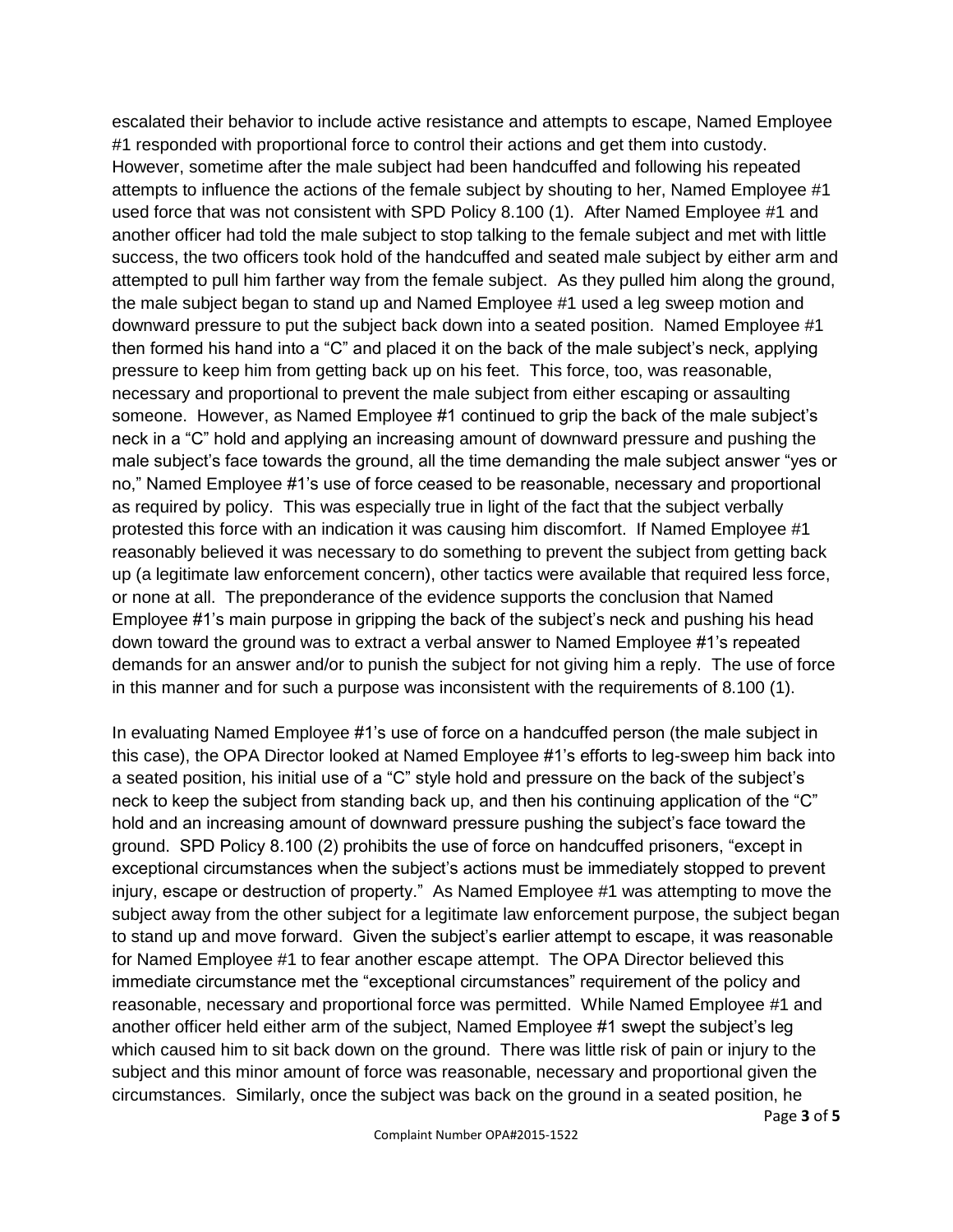made movements to suggest he might attempt to get back up on his feet. Named Employee #1 placed his hand in a "C" form on the back of the subject's neck and applied downward pressure. For the same reason stated above, this relatively minor amount of force was reasonable, necessary and proportional to prevent the subject from standing back up and either escaping or assaulting someone. However, as Named Employee #1 repeatedly demanded a "yes or no" answer from the subject while simultaneously using his "C" hold on the back of the subject's neck to push the subject's head so far forward that the subject's face was only inches from his own outstretched legs, Named Employee #1's use of force was no longer necessary under the "exceptional circumstances" outlined in 8.100 (2). Named Employee #1's demands the subject answer him and promise to stop talking to the other subject show Named Employee #1 was no longer using force on the handcuffed subject to prevent injury, escape or destruction of property as allowed by policy. In fact, toward the end of the approximate 38 second period in which Named Employee #1 was pushing downward on the back of the subject's neck, it appears the sole purpose of the use of force was to extract an answer from the subject and/or punish him for not answering. Such a purpose does not qualify as an "exceptional circumstance."

The initial tactics employed by Named Employee #1 to get both subjects to exit the vehicle and submit to arrest were not effective in preventing the need to use force. However, the mere fact that the tactics attempted were unsuccessful does not negate the fact that Named Employee #1 attempted to employ tactics aimed at de-escalating the situation. Notwithstanding the criticism of these tactics already registered by FIT, the FRB and Named Employee #1's chain of command, the preponderance of the evidence supports the conclusion that Named Employee #1 attempted to use a variety of tactics in an effort to keep both subjects calm and avoid escalating the situation unnecessarily.

Named Employee #2 used force on the male subject. At the time he used this force, there was probable cause to arrest the subject for more than one felony crime. In response to Named Employee #2's efforts to handcuff the male subject, he (the subject) physically resisted and attempted to escape. Named Employee #2 kept ahold of the subject and either took him to the ground or went with the subject to the ground as the subject tried to flee. Named Employee #1 then applied body weight and hand grabbing to keep the subject from getting up off the ground and complete the handcuffing procedure. All of the force used by Named Employee #2 was reasonable and necessary to arrest the subject, prevent his escape and overcome his resistance. It was also proportional to the amount of resistance and attempted escape from the male subject.

The initial tactics employed by Named Employee #2 to get the male subject to exit the vehicle and submit to arrest were not effective in preventing the need to use force. However, the mere fact that the tactics attempted were unsuccessful does not negate the fact that Named Employee #2 attempted to employ tactics aimed at de-escalating the situation. Notwithstanding the criticism of these tactics already registered by FIT, the FRB and Named Employee #2's chain of command, the preponderance of the evidence supports the conclusion that Named Employee #2 attempted to use a variety of tactics in an effort to keep the male subject calm and avoid escalating the situation unnecessarily.